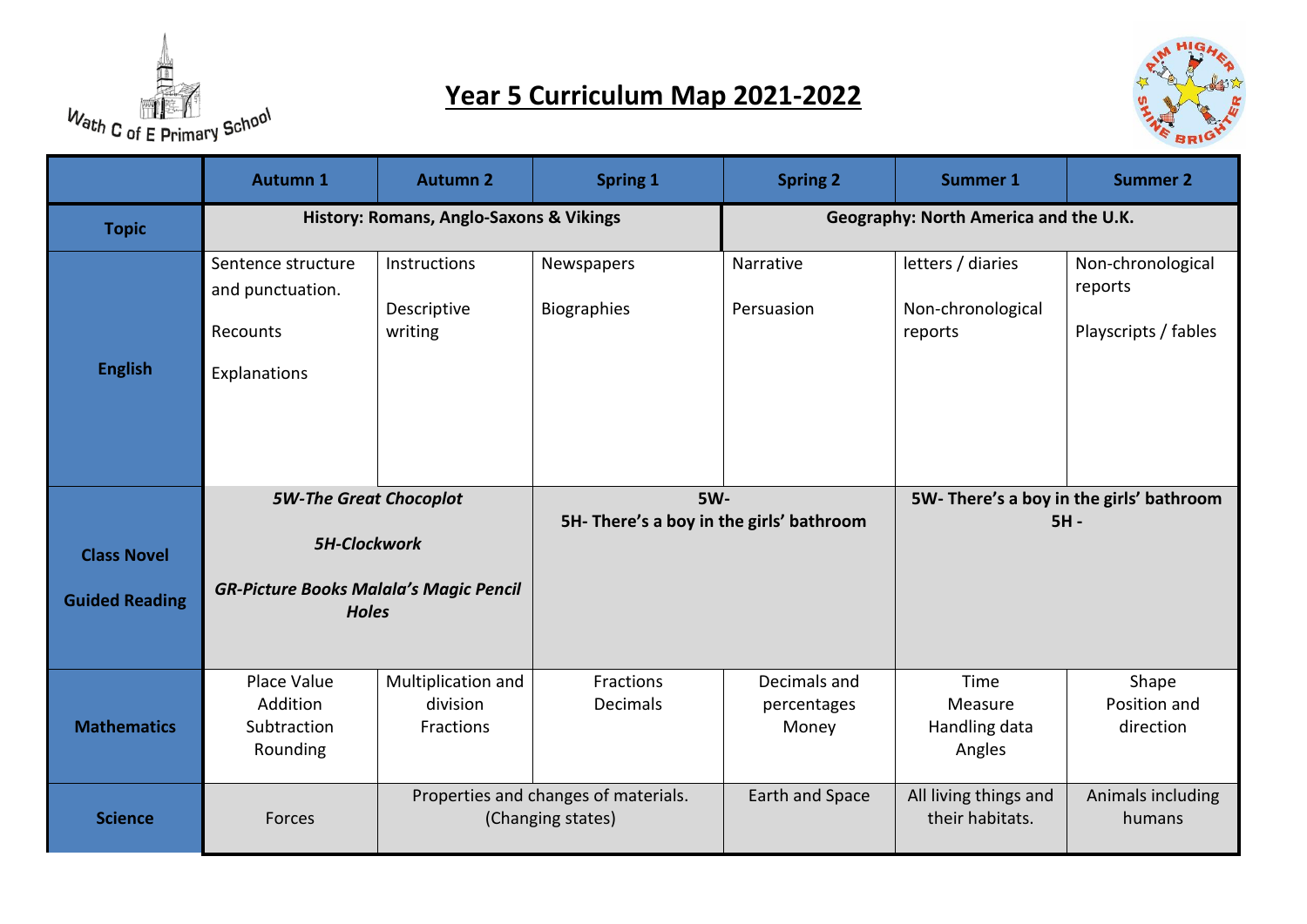|                                       | (Gravity)                                                                                                                                                                                                                                                                                                                                                                                                                                  |  |                                                                                                                                                                                                                                                                                      |                                                                                                                                                                                                                                                                                                                                                                                                                                                                                                                                                                 |                                                                                                                                                                                                                                                                                                                                                                                                                                               |  |
|---------------------------------------|--------------------------------------------------------------------------------------------------------------------------------------------------------------------------------------------------------------------------------------------------------------------------------------------------------------------------------------------------------------------------------------------------------------------------------------------|--|--------------------------------------------------------------------------------------------------------------------------------------------------------------------------------------------------------------------------------------------------------------------------------------|-----------------------------------------------------------------------------------------------------------------------------------------------------------------------------------------------------------------------------------------------------------------------------------------------------------------------------------------------------------------------------------------------------------------------------------------------------------------------------------------------------------------------------------------------------------------|-----------------------------------------------------------------------------------------------------------------------------------------------------------------------------------------------------------------------------------------------------------------------------------------------------------------------------------------------------------------------------------------------------------------------------------------------|--|
| <b>Computing</b><br><b>Humanities</b> | Roman Empire, Vikings & Anglo Saxons<br>Understanding the chronology of the Roman, Anglo Saxon & Viking<br>invasions.<br>Using different sources of evidence to make deductions and hypotheses<br>about the Empire and Invasion.                                                                                                                                                                                                           |  | Use SnapCAD online software to create a 3d<br>representation of a working robot.<br>To electronically gather survey data using the<br>internet. To use Microsoft PowerPoint to present<br>this data.<br>To work collaboratively online to create a CAD<br>representation of a robot. |                                                                                                                                                                                                                                                                                                                                                                                                                                                                                                                                                                 | To spot fraudulent websites and recognise the<br>differences between authentic and inauthentic<br>messages. (Email)<br>Evaluate effectiveness of a website and be<br>able to spot inauthentic websites.<br>Great Britain, comparison between the U.K. and another<br>European nation, and the United States of America.<br>Physical geography, including: climate zones, rivers, mountains,<br>volcanoes and earthquakes and the water cycle. |  |
|                                       | Understanding why there may be different interpretations of events.<br>To understand the effect the Romans, Anglo-Saxons and Vikings had on<br>Britain.<br>To understand the influence of the Roman Empire on the way we live<br>today. To analyse evidence of lifestyles still in Britain today.                                                                                                                                          |  |                                                                                                                                                                                                                                                                                      | Human geography, including: settlements, land use, economic<br>activity including trade links, and the distribution of<br>natural resources including energy, food, minerals, and water<br>supplies.                                                                                                                                                                                                                                                                                                                                                            |                                                                                                                                                                                                                                                                                                                                                                                                                                               |  |
| <b>Art and DT</b>                     | DT<br>Use research to develop products which are fit for purpose.<br>Select and use a range of tools accurately.<br>Evaluate and make necessary changes.<br>Develop an understanding of gears and pulleys.<br><b>Painting</b><br>Create a natural colour palette.<br>Develop personal style of painting.<br>Artist study - Kandinsky<br>Use brush techniques to create texture.<br>Combine colours, tones and tints.<br>Evaluate own work. |  |                                                                                                                                                                                                                                                                                      | DT<br>Textiles / Puppets<br>Combine fabrics<br>Develop basic stitching techniques<br>Generate research and develop ideas<br>Formulate plans and select and use a range of tools accurately.<br>Make on-going evaluations<br><b>Sketching</b><br>Pencil drawing of landmarks of USA Use a variety of techniques to add<br>interesting effects (e.g. reflections, shadows, direction of sunlight)<br>Use a choice of techniques to depict movement, perspective, shadows<br>and reflection.<br>Choose a style of drawing suitable for the work (e.g. realistic or |                                                                                                                                                                                                                                                                                                                                                                                                                                               |  |